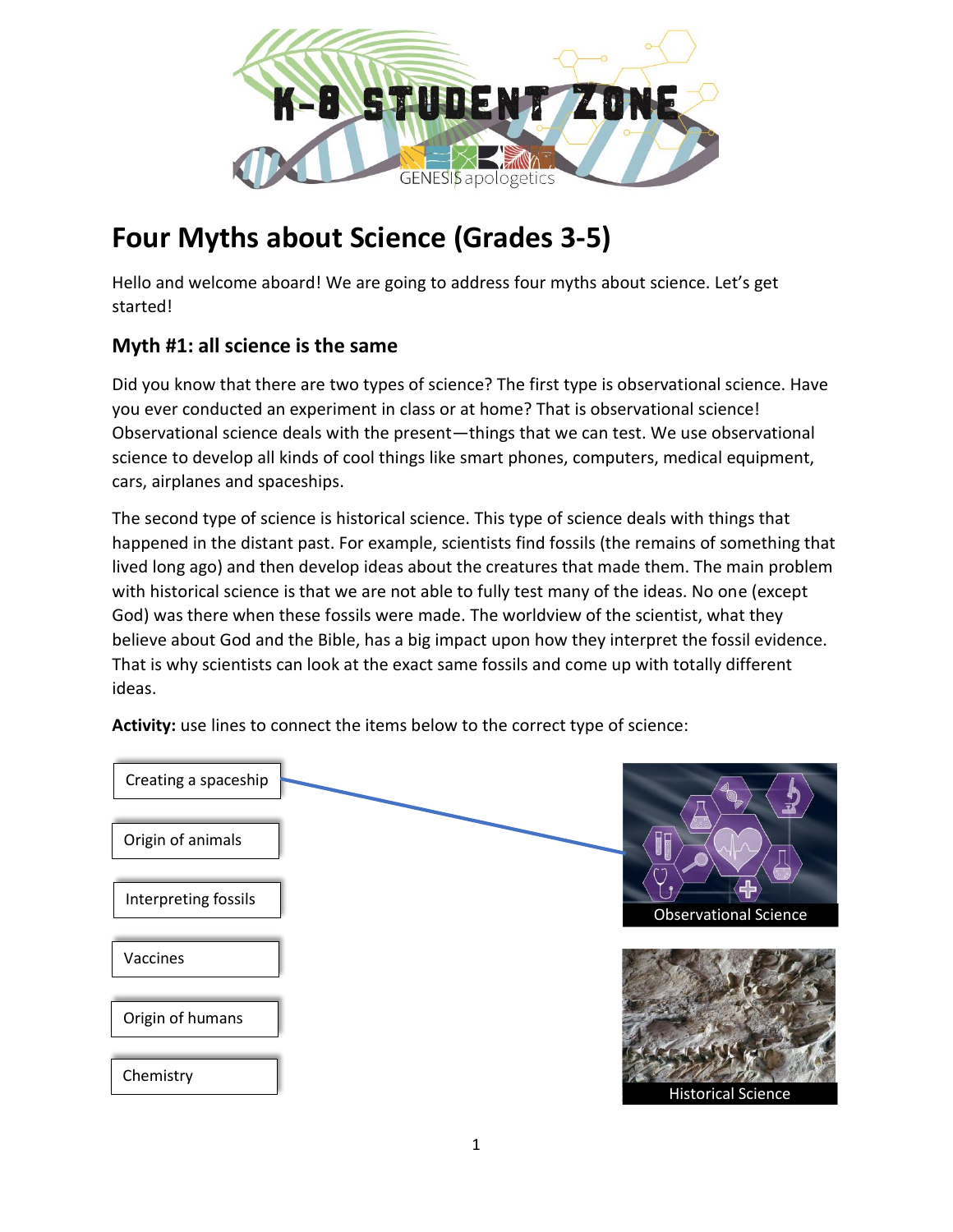#### **Myth #2: we should always trust scientists**

Should we *always* trust scientists? No, we should not because scientists are people and sometimes make mistakes. Also, there are a lot of factors that affect scientific research. These factors have a big impact upon what is studied, how data is interpretated and how the results are reported. This is especially true with historical science!

**Activity:** after watching the video, unscramble the words below to discover some of the factors that affect scientific research.

- 1. indfgnu: **and the set of the set of the set of the set of the set of the set of the set of the set of the set of the set of the set of the set of the set of the set of the set of the set of the set of the set of the set**
- 2. eper surrespe: \_\_\_\_\_\_\_\_\_ \_\_\_\_\_\_\_\_\_\_\_\_\_\_
- 3. irepd: \_\_\_\_\_\_\_\_\_\_\_\_\_\_\_\_\_\_\_
- 4. plotciis: \_\_\_\_\_\_\_\_\_\_\_\_\_\_\_\_\_\_
- 5. skemiast: \_\_\_\_\_\_\_\_\_\_\_\_\_\_\_\_\_
- 6. wrdilwevo:



#### **Myth #3: scientists are always right**

As mentioned earlier, scientists are human and make mistakes. This is especially true when working with historical science. Scientists who do not believe in God and believe that mankind evolved from ape-like creatures have made many mistakes in the past.

**Activity:** After watching the video, please fill in the blanks below.

- 1. **\_\_\_\_\_\_\_\_\_\_\_** Man was an extinct pig
- 2. Neanderthal Man was fully \_\_\_\_\_\_\_\_\_\_\_\_\_\_\_\_
- 3. This supposed missing link was really just a lemur:
- 4. Ramapithecus was just an \_\_\_\_\_\_\_\_\_\_\_\_\_\_\_\_\_\_\_\_\_\_\_
- 5. There are over **Example 20** million differences between human and chimpanzee DNA

The Bible says: "The fear of the Lord is the beginning of knowledge…" (Proverbs 1). As Christians, we should always use God's Word to test what people tell us!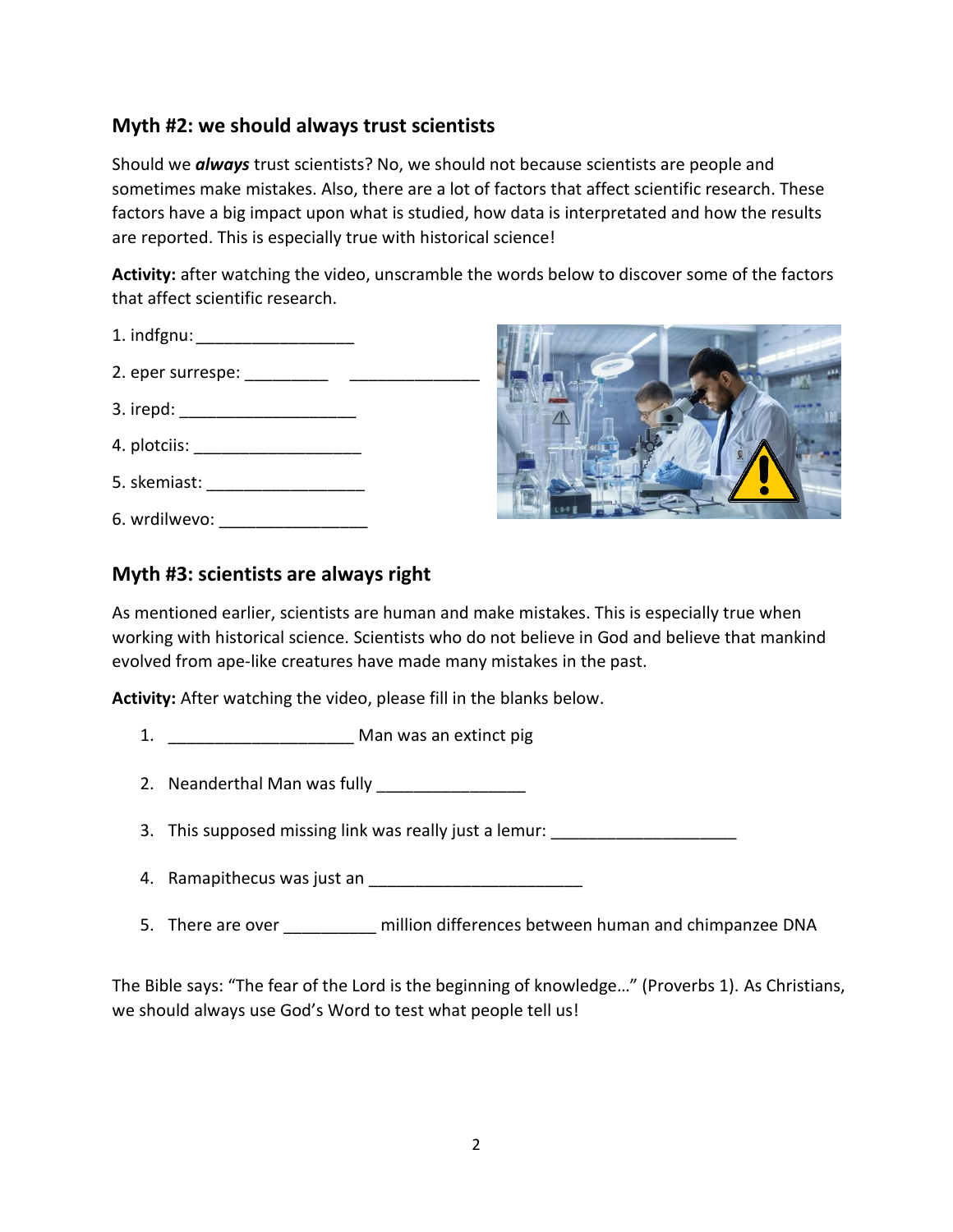## **Myth #4: real scientists do not believe in God**

If someone tells you that all *real* scientists do not believe in God, that is simply not true! Some of the greatest scientists who have ever lived were Bible believing creationists! Some of these scientists have been called the "Fathers of Modern Science."

Today there are hundreds of scientists who believe that God created everything in just six days. Several of them work for creation ministries such as Answers in Genesis (AIG), Creation Ministries International (CMI), and the Institute for Creation Research (ICR).



**Activity:** complete the crossword puzzle below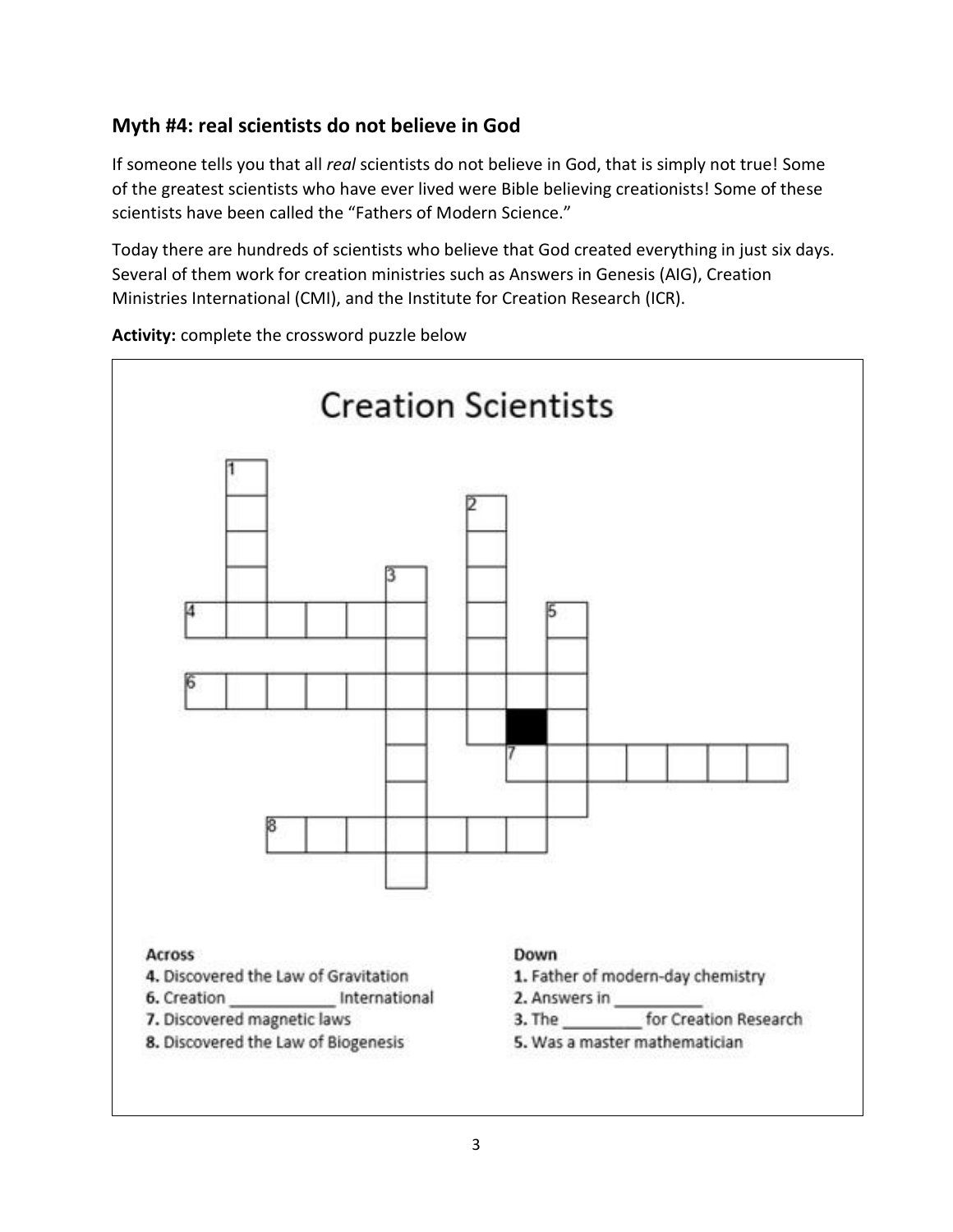## **Conclusion**

If you want to learn more about science (and I really hope you do!), here are some great books that were written by scientists at the Institute for Creation Research (ICR). You can purchase these books at: [https://store.icr.org/pack-science-for-kids-](https://store.icr.org/pack-science-for-kids-full-set.html)

[full-set.html](https://store.icr.org/pack-science-for-kids-full-set.html)





*"For in six days the Lord made the heavens and the earth, the sea, and all that is in them, but he rested on the seventh day." Exodus 20:11*